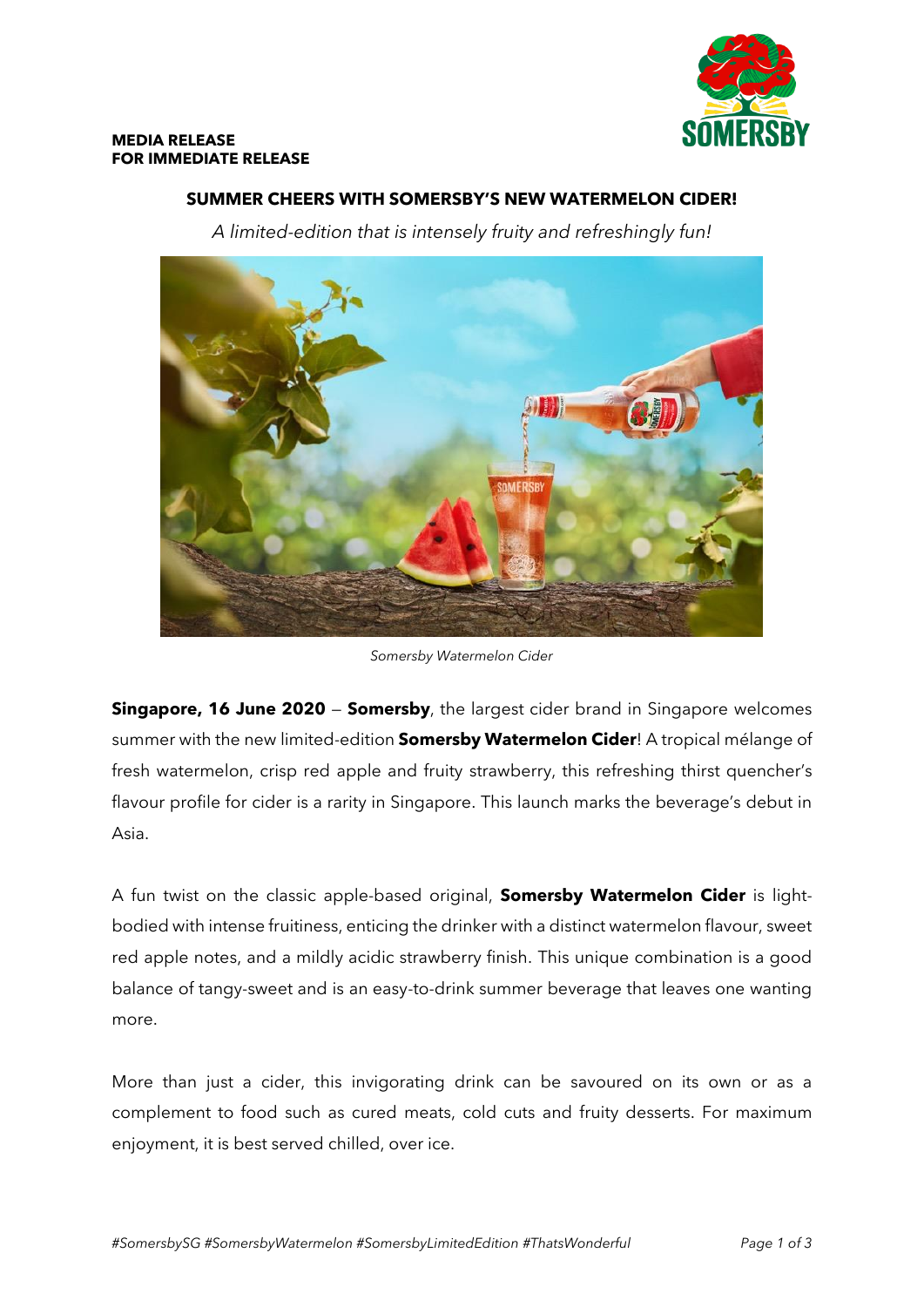## **IN STORE PROMOTIONS\***

#### \**While stocks last, terms and conditions apply*

The Somersby Watermelon Cider, priced at \$16.90 for four-bottle pack, is available from mid-June exclusively at 7-Eleven stores, and from July island-wide<sup>\*</sup>, including FairPrice, Sheng Siong, Cold Storage, Marketplace, Giant and select petrol marts. *\*Please refer to Fact Sheet for full list of participating retailers*

## **1. FREE limited-edition watermelon cushion**

From 12 June to 9 July 2020, customers will receive a FREE limited-edition cushion with every purchase of any three assorted Somersby flavour bottles, including the new Watermelon Cider, or a four-pack of Somersby Watermelon Cider in a single receipt at participating 7-Eleven stores<sup>\*</sup>.



*Somersby Limited-Edition Watermelon Cushion*

*\*For full list of participating 7-Eleven stores, please visit their official social media platform at [www.instagram.com/7elevensg](http://www.instagram.com/7elevensg) and [www.facebook.com/7Eleven.Singapore](http://www.facebook.com/7Eleven.Singapore)*

## **2. FREE limited-edition 30-inch Somersby umbrella**

From 1 July to 31 August 2020, customers will receive a FREE limited-edition 30-inch umbrella with a minimum \$30 purchase of Somersby products, including the new Watermelon Cider, at participating FairPrice, Sheng Siong, Cold Storage, Marketplace and Giant.

*Note: Prices stated are nett. High resolution photos are available upon request via email.*

For more information or assistance, please contact:

#### **Sixth Sense PR**

Natalie Joseph Lee Peishan DID: 6423 0096 DID: 6423 1096 M: 9825 5694 M: 9876 5348

E: [natalie@sixthsense.com.sg](mailto:natalie@sixthsense.com.sg) E: [peishan@sixthsense.com.sg](mailto:peishan@sixthsense.com.sg)

#### **About Somersby**

First launched in Singapore in 2012, Somersby has become a market leader locally and has established its spot as the country's #1 choice of cider brand. The well-loved brand is also the top market leader in more than 30 countries worldwide.

Somersby ciders are refreshing and fruity with well-balanced taste of sweetness and acidity with no bitter after taste. Made by fermenting apple juice, the light-bodied cider has an ABV of 4.5% and does not contain artificial flavouring or colouring. The refreshing thirst quencher is best enjoyed chilled over ice, at the relaxed moments with loved ones and friends.

The flavours available include Apple, Pear, Sparkling Rosé, Blackberry, Elderflower and Lime, and now the new limited-edition Watermelon.